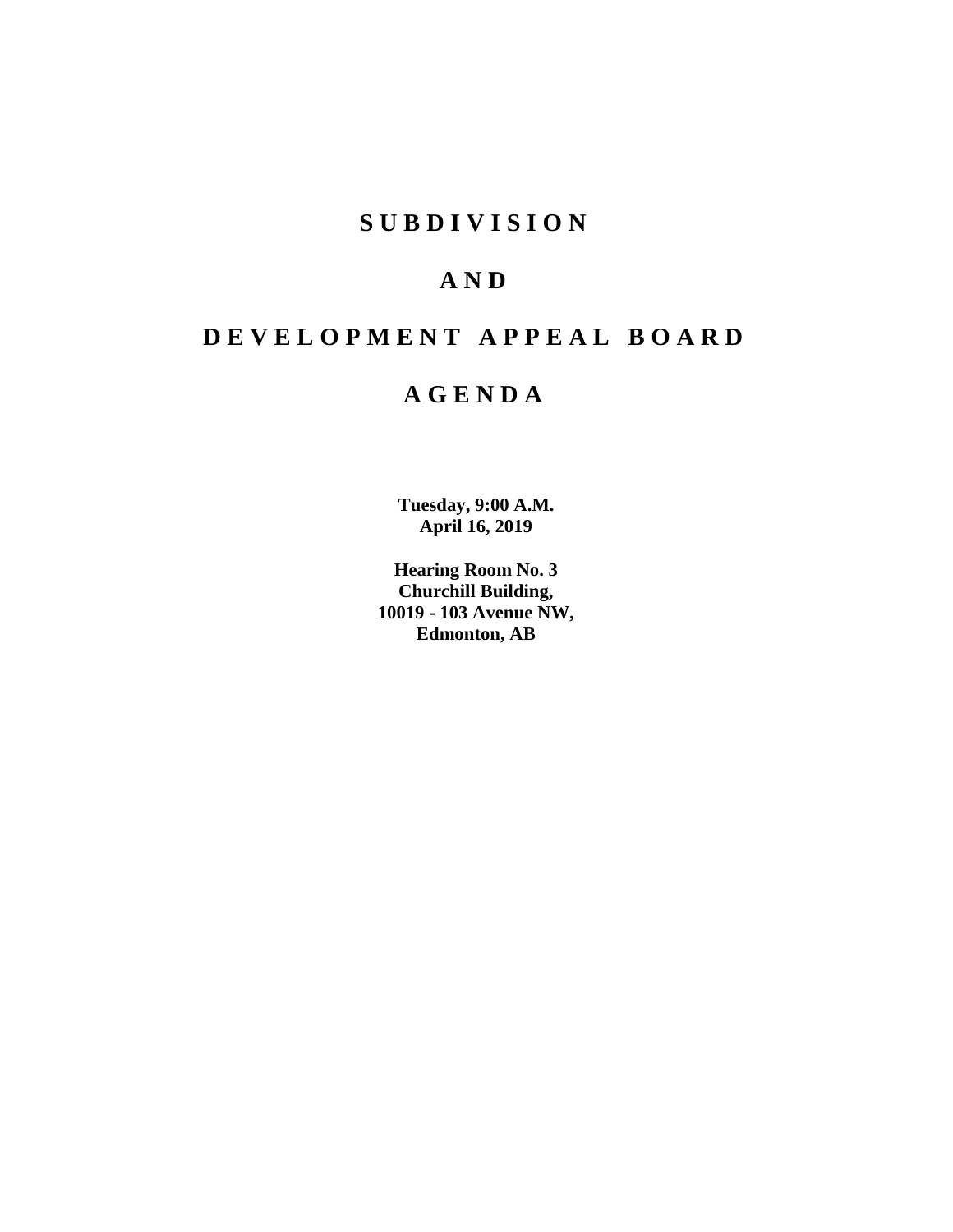# **SUBDIVISION AND DEVELOPMENT APPEAL BOARD HEARING ROOM NO. 3**

| Ι.           | 9:00 A.M.  | SDAB-D-19-053 | Construct exterior alterations to a Single<br>Detached House (Driveway extension, 3.35)<br>metres by 12.80 metres), existing without<br>permits.                               |
|--------------|------------|---------------|--------------------------------------------------------------------------------------------------------------------------------------------------------------------------------|
|              |            |               | 17223 - 61 Street NW<br>Project No.: 303277578-001                                                                                                                             |
| $\mathbf{H}$ | 10:30 A.M. | SDAB-D-19-054 | Construct a Single Detached House with a front<br>attached Garage, Front Unenclosed Porch,<br>fireplace and Basement development (NOT to<br>be used as an additional Dwelling) |
|              |            |               | 10609 - 60 Avenue NW,<br>Project No.: 296346702-001                                                                                                                            |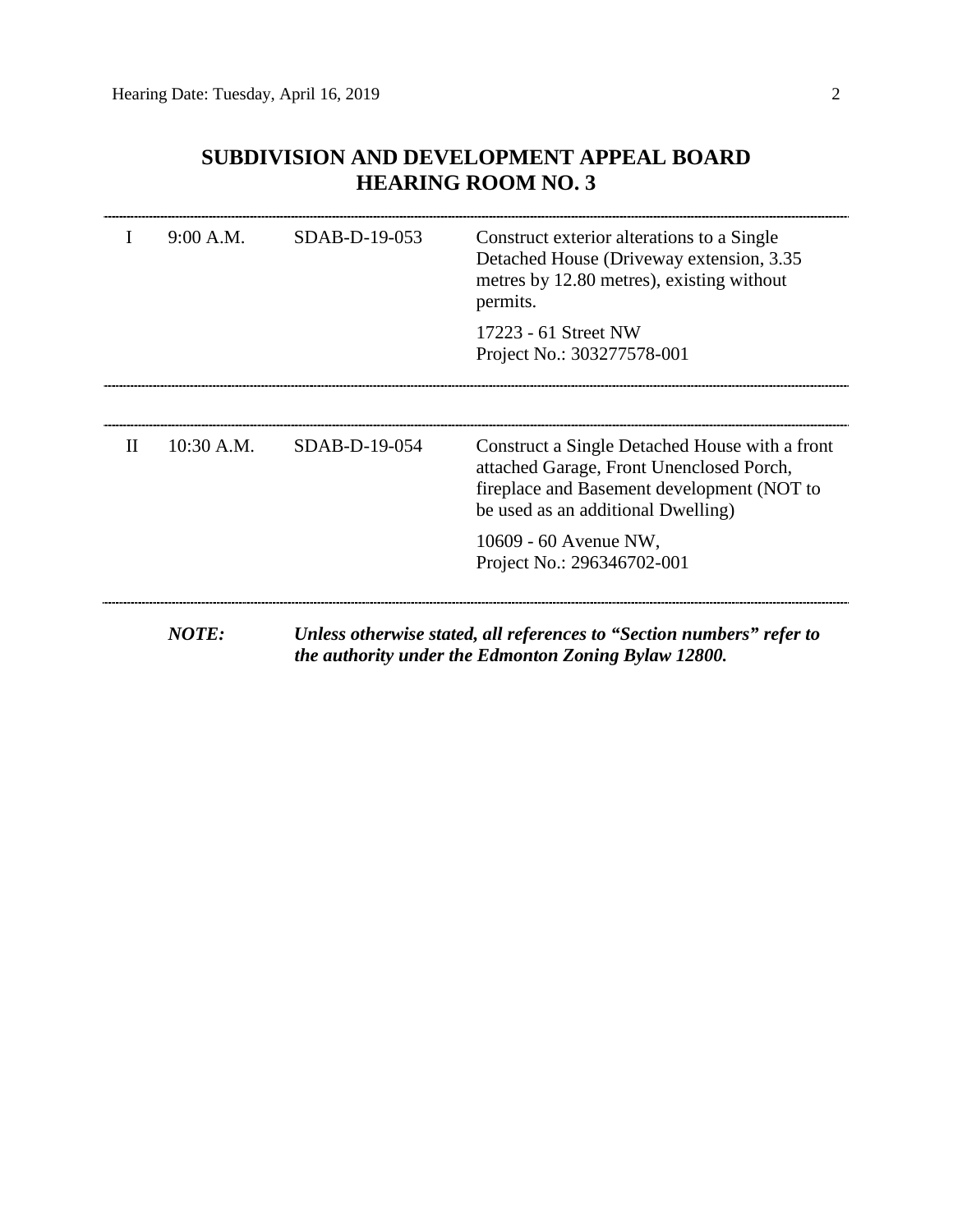# ITEM I: 9:00 A.M. FILE: SDAB-D-19-053

#### AN APPEAL FROM THE DECISION OF THE DEVELOPMENT OFFICER

#### APPELLANT:

APPLICATION NO.: 303277578-001

APPLICATION TO: Construct exterior alterations to a Single Detached House (Driveway extension, 3.35 metres by 12.80 metres), existing without permits.

| <b>DECISION OF THE</b><br>DEVELOPMENT AUTHORITY:     | Refused                                                                    |
|------------------------------------------------------|----------------------------------------------------------------------------|
| DECISION DATE:                                       | March 1, 2019                                                              |
| DATE OF APPEAL:                                      | March 20, 2019                                                             |
| <b>MUNICIPAL DESCRIPTION</b><br>OF SUBJECT PROPERTY: | 17223 - 61 Street NW                                                       |
| LEGAL DESCRIPTION:                                   | Plan 1720278 Blk 16 Lot 21                                                 |
| ZONE:                                                | (RSL) Residential Small Lot Zone                                           |
| <b>OVERLAY:</b>                                      | N/A                                                                        |
| STATUTORY PLAN(S):                                   | McConachie Neighbourhood Structure Plan<br>Pilot Sound Area Structure Plan |

# *Grounds for Appeal*

The Appellant provided the following reasons for appealing the decision of the Development Authority:

When we purchase our home we specifically chose a corner lot as we noted a number of homes in our area as well as surrounding communities have extended driveways, with RV's parked on them. For this reason, we do not agree with reason #5 listed on the refusal. It has obviously been approved before or it's just not enforced? We disagree with refusal reason #4, as the extension does not encroach the corner radius of the roadway as the driveway is10 plus feet from the corner. We disagree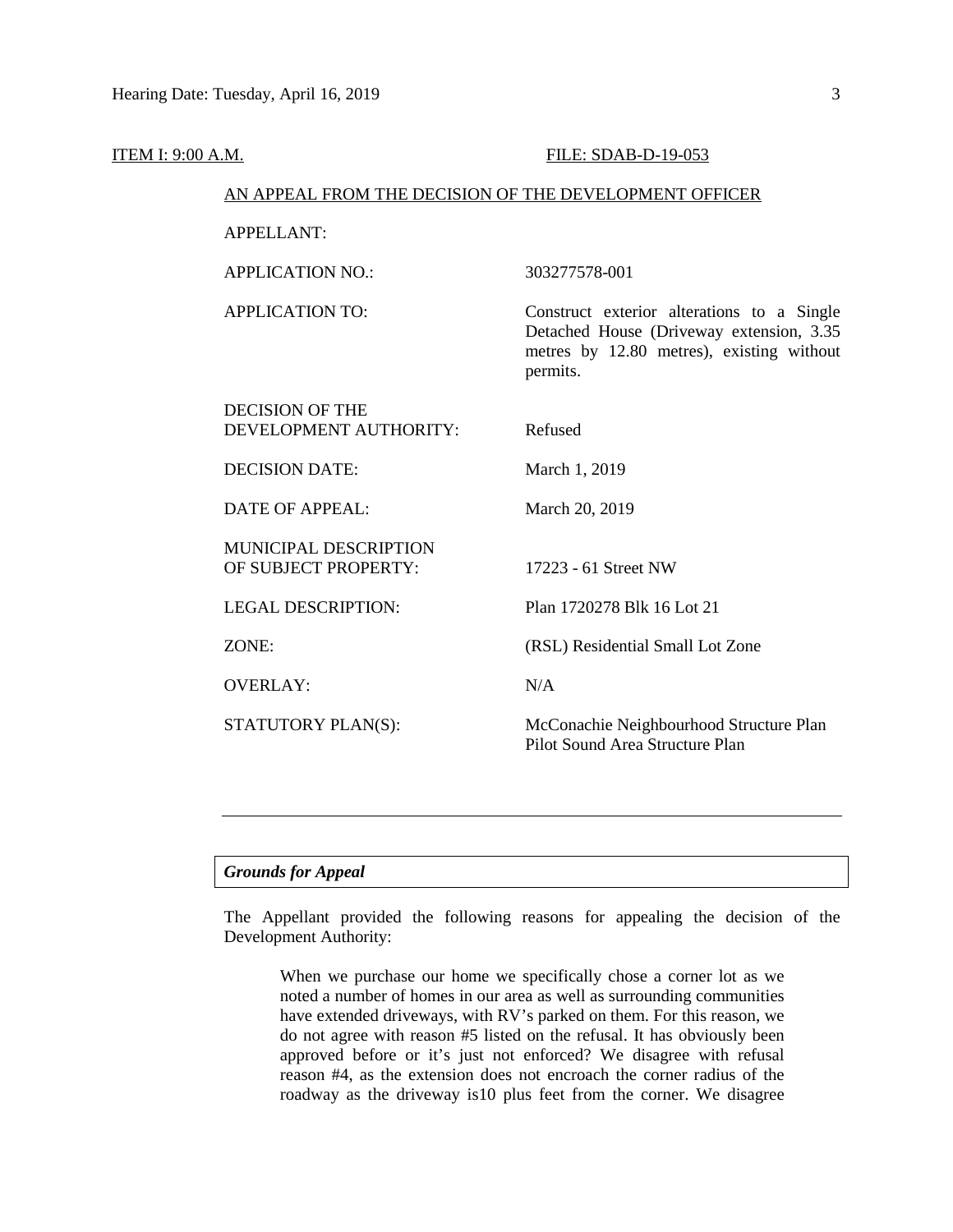with refusal reason #3 as the space in question is a side yard and not a front yard as stated on the refusal.

#### *General Matters*

## **Appeal Information:**

The *Municipal Government Act*, RSA 2000, c M-26 states the following:

#### **Grounds for Appeal**

**685(1)** If a development authority

- (a) fails or refuses to issue a development permit to a person,
- (b) issues a development permit subject to conditions, or
- (c) issues an order under section 645,

the person applying for the permit or affected by the order under section 645 may appeal to the subdivision and development appeal board.

#### **Appeals**

**686(1)** A development appeal to a subdivision and development appeal board is commenced by filing a notice of the appeal, containing reasons, with the board,

- (a) in the case of an appeal made by a person referred to in section 685(1)
	- (i) with respect to an application for a development permit,
		- (A) within 21 days after the date on which the written decision is given under section 642, […]

#### **Hearing and Decision**

**687(3)** In determining an appeal, the subdivision and development appeal board

…

- (a.1) must comply with the land use policies;
- (a.2) subject to section 638, must comply with any applicable statutory plans;
- (a.3) subject to clauses (a.4) and (d), must comply with any land use bylaw in effect;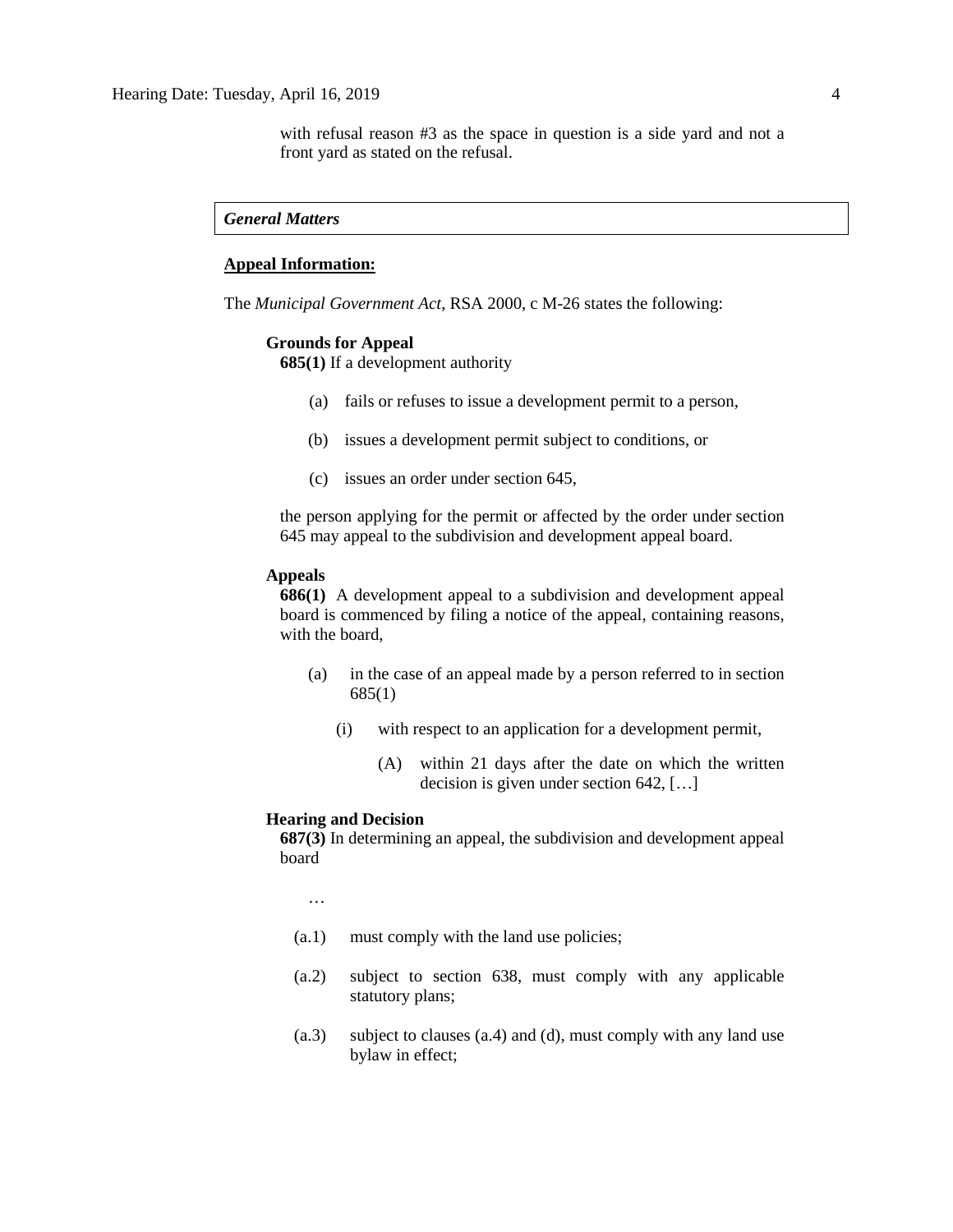- (a.4) must comply with the applicable requirements of the regulations under the Gaming, Liquor and Cannabis Act respecting the location of premises described in a cannabis licence and distances between those premises and other premises;
	- …
	- (c) may confirm, revoke or vary the order, decision or development permit or any condition attached to any of them or make or substitute an order, decision or permit of its own;
	- (d) may make an order or decision or issue or confirm the issue of a development permit even though the proposed development does not comply with the land use bylaw if, in its opinion,
		- (i) the proposed development would not
			- (A) unduly interfere with the amenities of the neighbourhood, or
			- (B) materially interfere with or affect the use, enjoyment or value of neighbouring parcels of land,

and

(ii) the proposed development conforms with the use prescribed for that land or building in the land use bylaw.

# **General Provisions from the** *Edmonton Zoning Bylaw:*

# Under section 115.2(5), **Single Detached Housing** is a **Permitted Use** in the **(RSL) Residential Small Lot Zone**.

Under section 6.1, **Accessory** means "when used to describe a Use or building, a Use or building naturally or normally incidental, subordinate, and devoted to the principal Use or building, and located on the same lot or Site."

Under section 6.1, **Corner Lot** means:

- a. a Lot located at the intersection of two public roadways, other than Lanes; or
- b. a Lot located abutting a public roadway, other than a Lane, which changes direction at any point where it abuts the lot;

provided that in both cases the Lot shall not be considered a Corner Lot where the contained angle formed by the intersection or change of direction is an angle of more than 135 degrees. In the case of a curved corner, the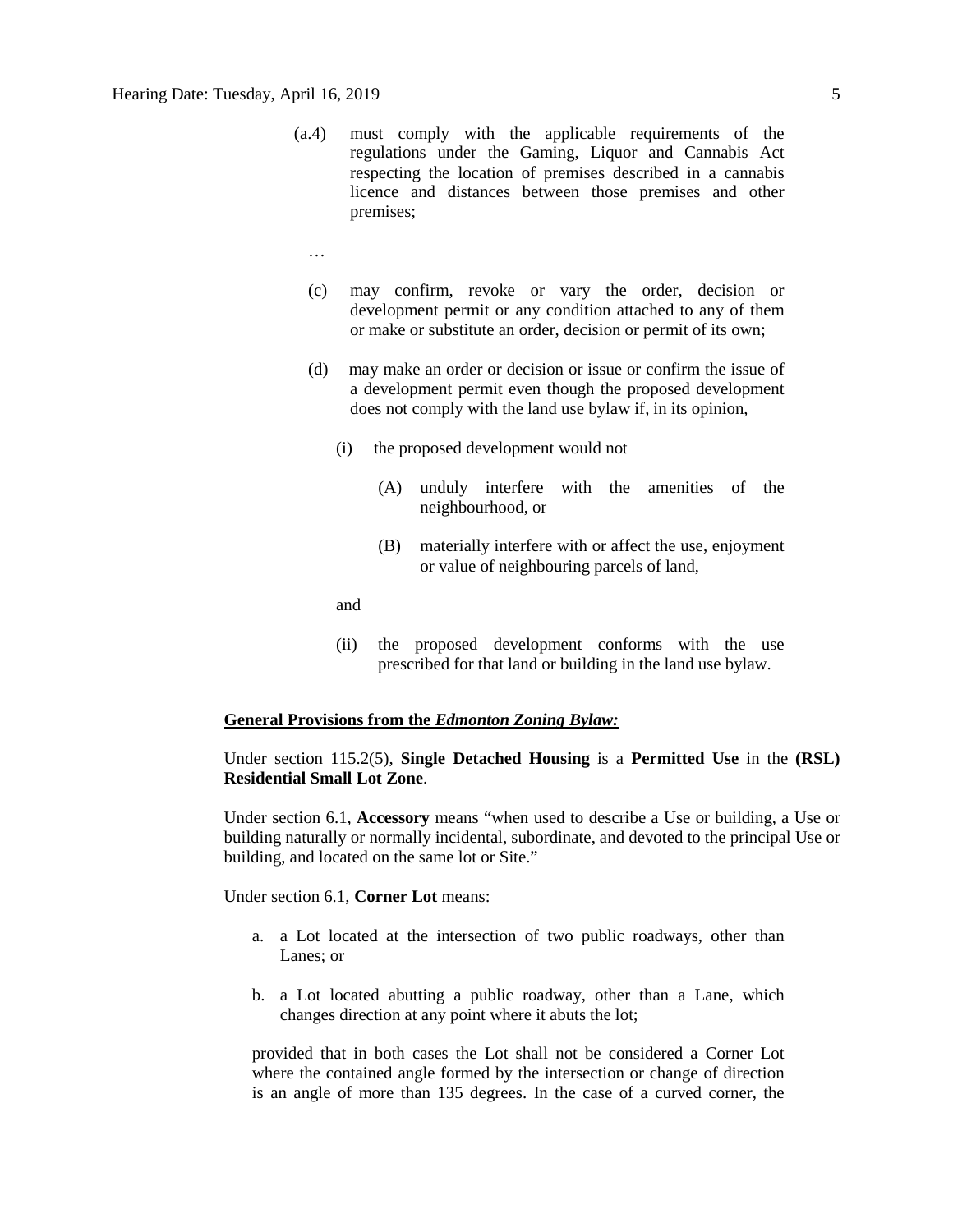angle shall be determined by the lines tangent to the property line abutting the public roadways, provided the roadway is not a Lane, at the point which is the extremity of that property line. In the case of a curved corner, the point which is the actual corner of the Lot shall be that point on the property line abutting the public roadway, provided the roadway is not a Lane, which is nearest to the point of intersection of the tangent lines.



Under section 6.1, **Driveway** means "an area that provides access for vehicles from a public or private roadway to a Garage or Parking Area and does not include a Walkway."

Under section 6.1, **Front Yard** means:

the portion of a Site abutting the Front Lot Line extending across the full width of the Site, situated between the Front Lot Line and the nearest wall of the principal building, not including projections.



Under section 6.1, **Garage** means "an Accessory building, or part of a principal building designed and used primarily for the storage of motor vehicles and includes a carport."

Under section 6.1, **Parking Area** means "an area that is used for the parking of vehicles. A Parking Area is comprised of one or more parking spaces, and includes a parking pad, but does not include a Driveway."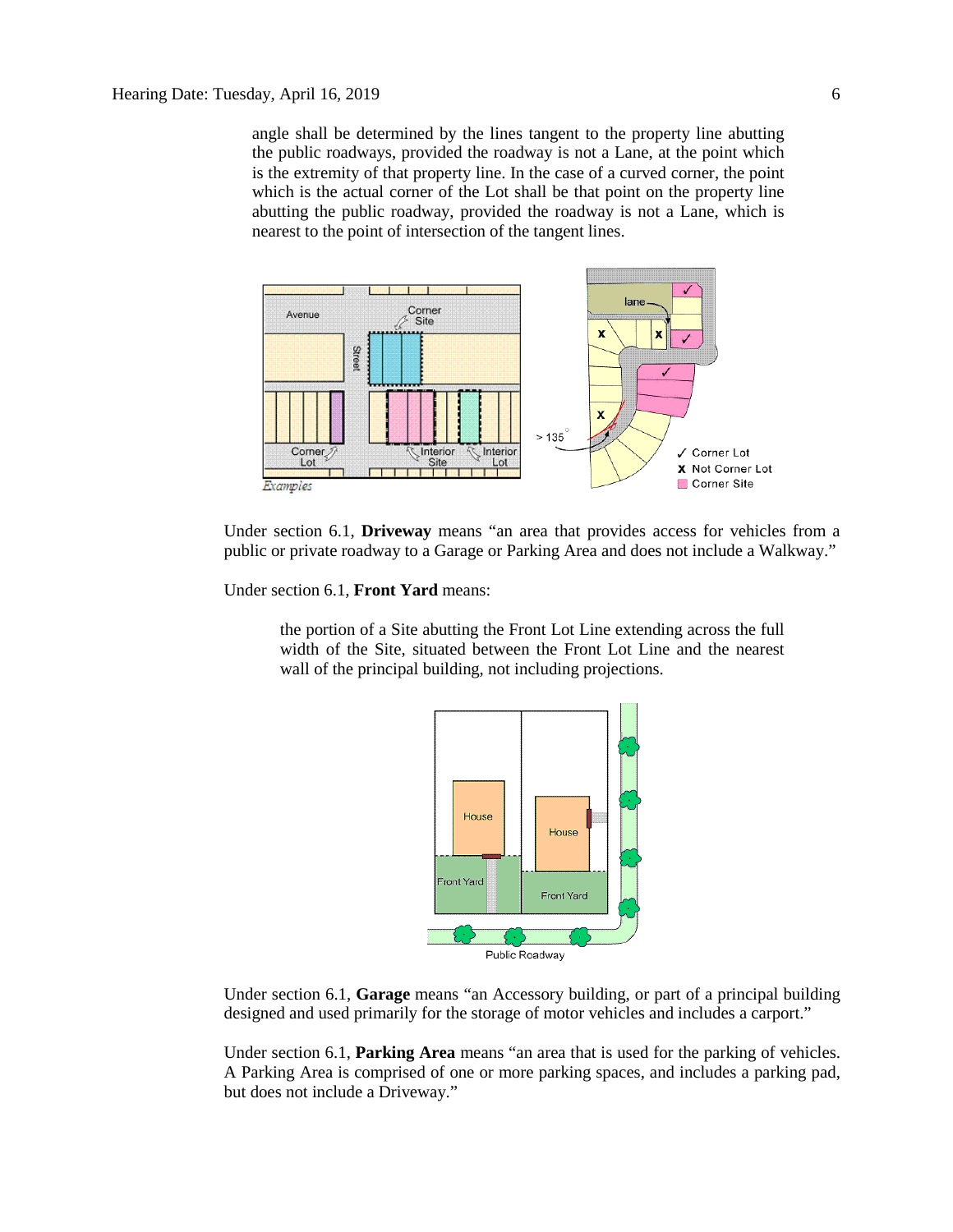Under section 6.1, **Walkway** means "a path for pedestrian circulation that cannot be used for vehicular parking."

Section 115.1 states that the **General Purpose** of the **(RSL) Residential Small Lot Zone**  is:

to provide for smaller lot Single Detached Housing with attached Garages in a suburban setting that provides the opportunity for the more efficient utilization of undeveloped suburban areas and includes the opportunity for Secondary Suites and Garden Suites.

# *Off-street Parking and Loading Regulations*

Section 54.1(4) states:

The Front Yard of any ground level Dwelling in any Residential Zone, or in the case of a corner Site, either the Front Yard or the flanking Side Yard in any Residential Zone, may include a maximum of one Driveway. The Driveway shall:

# **a. lead directly from the roadway to the Garage or Parking Area;**

- b. for a Garage or Parking Area with one parking space, have a maximum width of [4.3 me](javascript:void(0);)tres, or the width of the Garage or Parking Area, whichever is the lesser;
- **c. For a Garage or Parking Area with two or more parking spaces, have a maximum width that shall be calculated as the product of [3.7 me](javascript:void(0);)tres multiplied by the total number of adjacent side-by-side parking spaces contained within the Garage or Parking Area, or the width of the Garage or Parking Area, whichever is the lesser; and**

d. …

#### **Development Officer's Determination**

**1) Driveway Location - The driveway does not lead directly from the roadway to the garage (Section 54.1.4(a)).** [unedited]

**2) Driveway Width - The width of the driveway is 14.2m instead of 11.1m (Section 54.1.4(c)).** [unedited]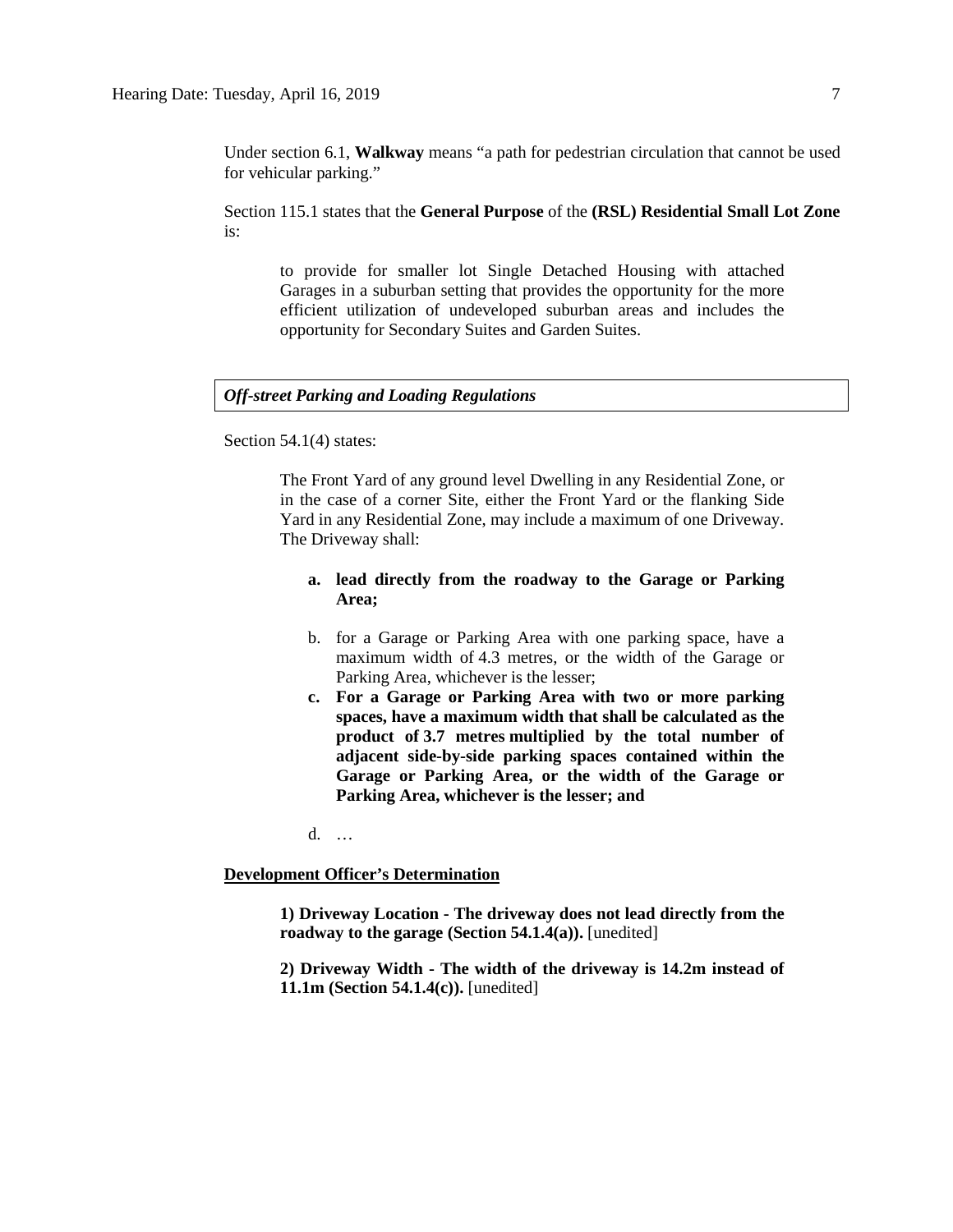#### *Location of Vehicular Parking Facilities*

Section 54.2(2) states:

…

e. Except as otherwise provided for in this Bylaw, parking spaces, not including Driveways, shall be located in accordance with the following:

## **i. parking spaces shall not be located within a Front Yard in a Residential Zone;**

- ii. on a Corner Lot in a Residential Zone, parking spaces, in addition to complying with the other provisions of this Bylaw, shall not be located within the Side Setback Abutting the flanking public roadway, other than a Lane; and
- iii. …

### **Development Officer's Determination**

**3) Parking Space - Parking spaces shall not be located within a front yard in a residential zone (Section 54.2.1(e)(i)).** [unedited]

#### *Access to Sites*

Section 53.1 states "All access locations and curb crossings shall require the approval of Transportation Services."

#### **Development Officer's Determination**

**4) Access To Site - All Site access shall require the approval of Transportation Development and Engineering (Section 53.1). Transportation Development and Engineering denied site access in this area. "No portion of the driveway shall encroach within the corner radius of the roadway."** [unedited]

#### *Objects Prohibited or Restricted in Residential Zones*

Section 45.3 states "On a Site zoned Residential, no person shall keep a large Recreational Vehicle, for any longer than is reasonably necessary to load or unload such vehicle, in the Front Yard or in any Side Setback Abutting a public roadway other than a Lane."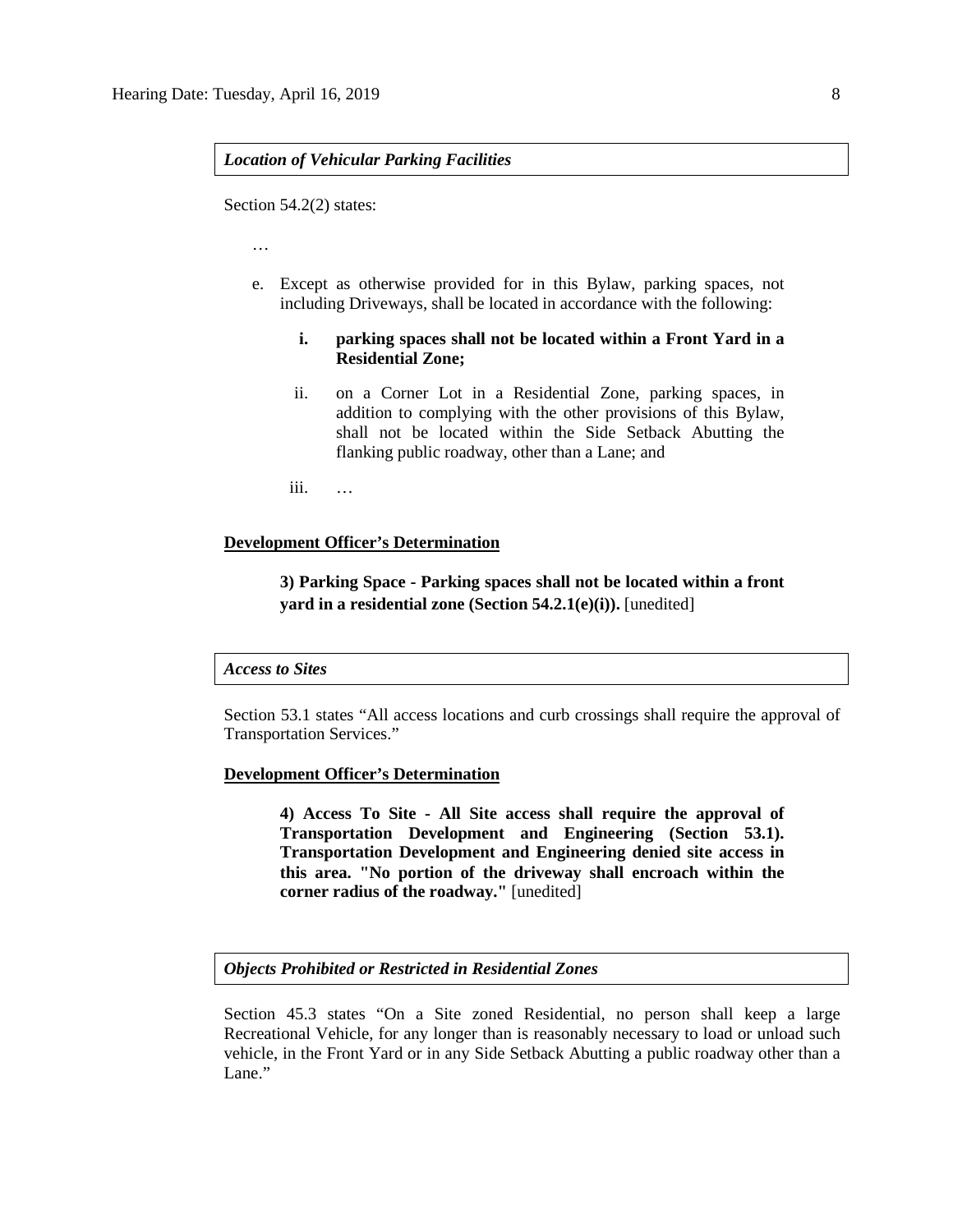Section 45.4 states:

Notwithstanding Section 45(3), from April 1 to October 31 inclusive, on a Site with no rear Lane, where vehicle access is available through the Front Setback or through the flanking Side Setback, Large Recreational Vehicles shall be parked at a Setback of at least 0.6 m from the interior edge of the sidewalk, or curb where no sidewalk is present. This distance may be reduced at the discretion of the Development Officer.

Section 45.5 states "Notwithstanding Section 45(4), the 0.6 m Setback requirement does not apply to any portion of the Recreational Vehicle under  $1.0 \text{ m}$  in height where a sidewalk is present."

Section 45.6 states:

For the purposes of subsections 45.3 and 45.4, a "large Recreational Vehicle" shall not include: small utility trailers; camper van conversions; tent trailers; campers which are mounted in trucks; boats; snowmobiles; all-terrain vehicles; jet skis; or motorcycles and trailers to carry them.

#### **Development Officer's Determination**

**5) Prohibited Object - On a Site zoned Residential, no person shall keep a large Recreational Vehicle, for any longer than is reasonably necessary to load or unload such vehicle, in the Front Yard or in any Side Setback Abutting a public roadway other than a Lane (Section 45.3).** [unedited]

## Notice to Applicant/Appellant

Provincial legislation requires that the Subdivision and Development Appeal Board issue its official decision in writing within fifteen days of the conclusion of the hearing.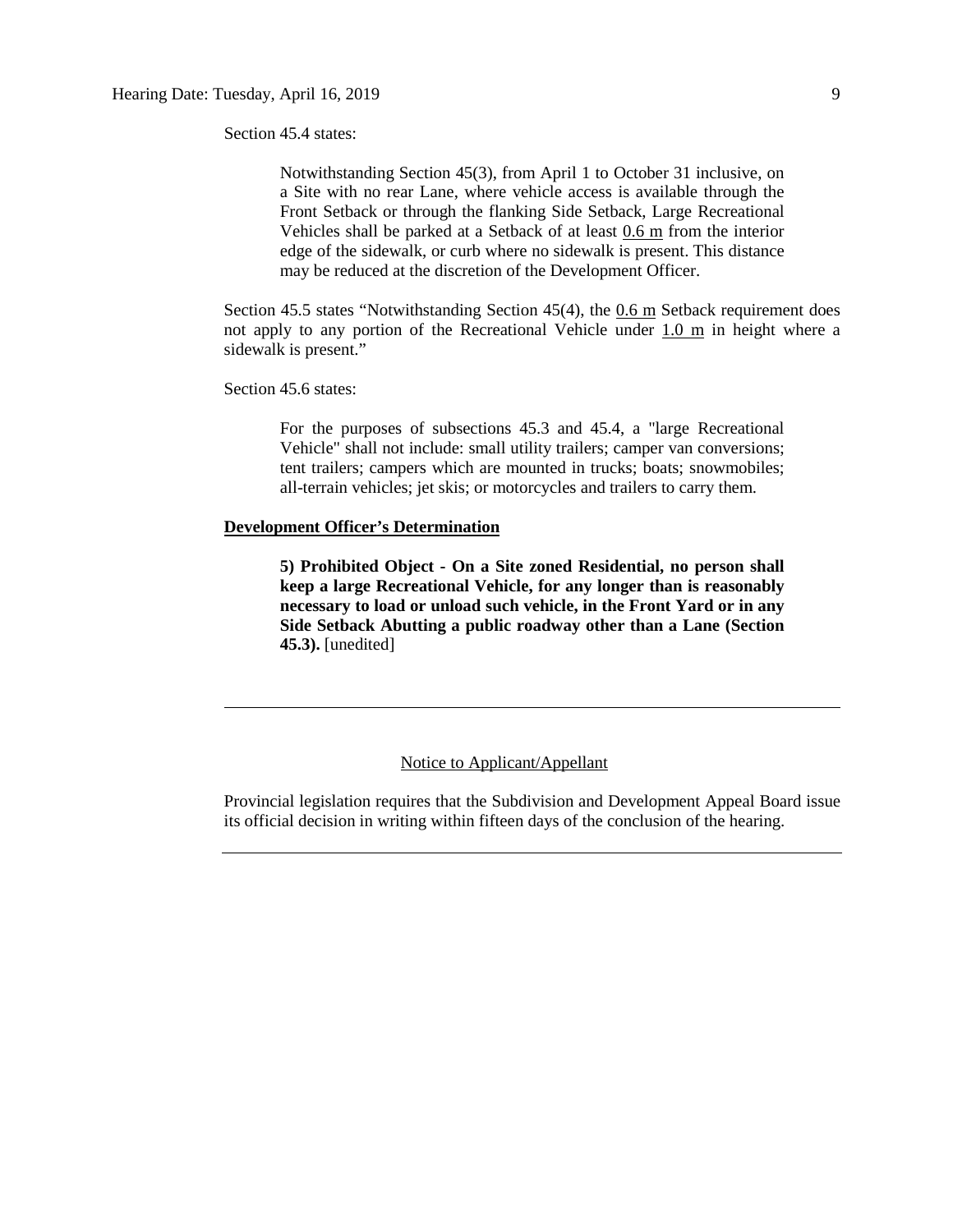|                                                                                                                                                                                                                                                                                                     |                                  | Project Number: 303277578-001<br><b>Application Date:</b><br>JAN 23, 2019 |  |  |  |
|-----------------------------------------------------------------------------------------------------------------------------------------------------------------------------------------------------------------------------------------------------------------------------------------------------|----------------------------------|---------------------------------------------------------------------------|--|--|--|
| <b>nonton</b><br><b>Application for</b>                                                                                                                                                                                                                                                             |                                  | Printed:<br>March 1, 2019 at 9:23 AM<br>Page:<br>$1$ of $2$               |  |  |  |
|                                                                                                                                                                                                                                                                                                     |                                  |                                                                           |  |  |  |
|                                                                                                                                                                                                                                                                                                     | <b>Driveway Extension Permit</b> |                                                                           |  |  |  |
| This document is a Development Permit Decision for the development application described below.                                                                                                                                                                                                     |                                  |                                                                           |  |  |  |
| Applicant<br>Property Address(es) and Legal Description(s)<br>17223 - 61 STREET NW                                                                                                                                                                                                                  |                                  |                                                                           |  |  |  |
|                                                                                                                                                                                                                                                                                                     | Plan 1720278 Blk 16 Lot 21       |                                                                           |  |  |  |
|                                                                                                                                                                                                                                                                                                     |                                  |                                                                           |  |  |  |
|                                                                                                                                                                                                                                                                                                     |                                  |                                                                           |  |  |  |
| <b>Scope of Application</b>                                                                                                                                                                                                                                                                         |                                  |                                                                           |  |  |  |
| To construct exterior alterations to a Single Detached House (Driveway extension, 3.35m x 12.80m), existing without permits.                                                                                                                                                                        |                                  |                                                                           |  |  |  |
| <b>Permit Details</b>                                                                                                                                                                                                                                                                               |                                  |                                                                           |  |  |  |
| Class Of Permit: Class B                                                                                                                                                                                                                                                                            | Site Area (sq. m.): 470.25       |                                                                           |  |  |  |
| Stat. Plan Overlay/Annex Area: (none)                                                                                                                                                                                                                                                               |                                  |                                                                           |  |  |  |
| I/We certify that the above noted details are correct.                                                                                                                                                                                                                                              |                                  |                                                                           |  |  |  |
| Applicant signature:                                                                                                                                                                                                                                                                                |                                  |                                                                           |  |  |  |
| <b>Development Application Decision</b><br>Refused                                                                                                                                                                                                                                                  |                                  |                                                                           |  |  |  |
| Issue Date: Mar 01, 2019 Development Authority: WINGET, MARK                                                                                                                                                                                                                                        |                                  |                                                                           |  |  |  |
| <b>Reason for Refusal</b>                                                                                                                                                                                                                                                                           |                                  |                                                                           |  |  |  |
| 1) Driveway Location - The driveway does not lead directly from the roadway to the garage (Section 54.1.4(a)).                                                                                                                                                                                      |                                  |                                                                           |  |  |  |
| 2) Driveway Width - The width of the driveway is $14.2m$ instead of $11.1m$ (Section $54.1.4(c)$ ).                                                                                                                                                                                                 |                                  |                                                                           |  |  |  |
| 3) Parking Space - Parking spaces shall not be located within a front yard in a residential zone (Section 54.2.1(e)(i)).                                                                                                                                                                            |                                  |                                                                           |  |  |  |
| 4) Access To Site - All Site access shall require the approval of Transportation Development and Engineering (Section 53.1).<br>Transportation Development and Engineering denied site access in this area. "No portion of the driveway shall encroach within the<br>corner radius of the roadway." |                                  |                                                                           |  |  |  |
| 5) Prohibited Object - On a Site zoned Residential, no person shall keep a large Recreational Vehicle, for any longer than is<br>reasonably necessary to load or unload such vehicle, in the Front Yard or in any Side Setback Abutting a public roadway other than<br>a Lane (Section 45.3).       |                                  |                                                                           |  |  |  |
| <b>Rights of Appeal</b>                                                                                                                                                                                                                                                                             |                                  |                                                                           |  |  |  |
| The Applicant has the right of appeal within 21 days after the date on which the decision is made, as outlined in Section 683<br>through 689 of the Municipal Government Act.                                                                                                                       |                                  |                                                                           |  |  |  |
| <b>Building Permit Decision</b>                                                                                                                                                                                                                                                                     |                                  |                                                                           |  |  |  |
| Refused                                                                                                                                                                                                                                                                                             |                                  |                                                                           |  |  |  |
| Fees                                                                                                                                                                                                                                                                                                |                                  |                                                                           |  |  |  |
|                                                                                                                                                                                                                                                                                                     | THIS IS NOT A PERMIT             |                                                                           |  |  |  |
|                                                                                                                                                                                                                                                                                                     |                                  |                                                                           |  |  |  |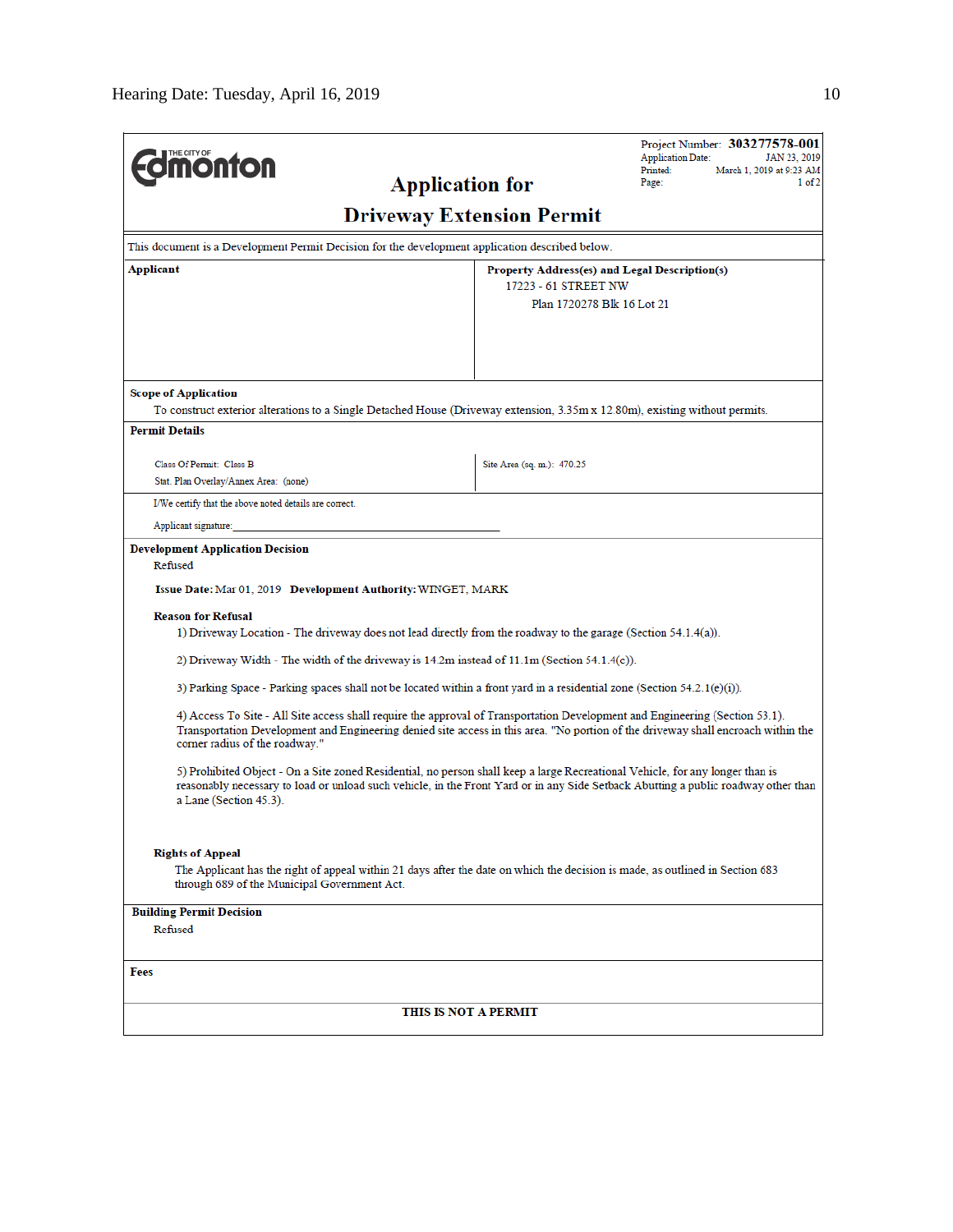| <b>Edinonton</b><br><b>Application for</b>                           |                                  |                                |                             | Project Number: 303277578-001<br><b>Application Date:</b><br>JAN 23, 2019<br>Printed:<br>March 1, 2019 at 9:23 AM<br>$2$ of $2$<br>Page: |  |
|----------------------------------------------------------------------|----------------------------------|--------------------------------|-----------------------------|------------------------------------------------------------------------------------------------------------------------------------------|--|
|                                                                      | <b>Driveway Extension Permit</b> |                                |                             |                                                                                                                                          |  |
| Fees                                                                 |                                  |                                |                             |                                                                                                                                          |  |
| <b>Development Application Fee</b>                                   | <b>Fee Amount</b><br>\$173.00    | <b>Amount Paid</b><br>\$173.00 | <b>Receipt#</b><br>05604887 | <b>Date Paid</b><br>Jan 23, 2019                                                                                                         |  |
| <b>Existing Without Permit Dev</b><br><b>Application Penalty Fee</b> | \$173.00                         | \$173.00                       | 05604887                    | Jan 23, 2019                                                                                                                             |  |
| <b>Total GST Amount:</b><br>Totals for Permit:                       | \$0.00<br>\$346.00               | \$346.00                       |                             |                                                                                                                                          |  |
|                                                                      |                                  |                                |                             |                                                                                                                                          |  |
|                                                                      |                                  |                                |                             |                                                                                                                                          |  |
|                                                                      |                                  |                                |                             |                                                                                                                                          |  |
|                                                                      |                                  |                                |                             |                                                                                                                                          |  |
|                                                                      |                                  |                                |                             |                                                                                                                                          |  |
|                                                                      |                                  |                                |                             |                                                                                                                                          |  |
|                                                                      |                                  |                                |                             |                                                                                                                                          |  |
|                                                                      |                                  |                                |                             |                                                                                                                                          |  |
|                                                                      |                                  |                                |                             |                                                                                                                                          |  |
|                                                                      |                                  |                                |                             |                                                                                                                                          |  |
|                                                                      |                                  |                                |                             |                                                                                                                                          |  |
|                                                                      |                                  |                                |                             |                                                                                                                                          |  |
|                                                                      |                                  |                                |                             |                                                                                                                                          |  |
|                                                                      |                                  |                                |                             |                                                                                                                                          |  |
|                                                                      |                                  |                                |                             |                                                                                                                                          |  |
|                                                                      |                                  | THIS IS NOT A PERMIT           |                             |                                                                                                                                          |  |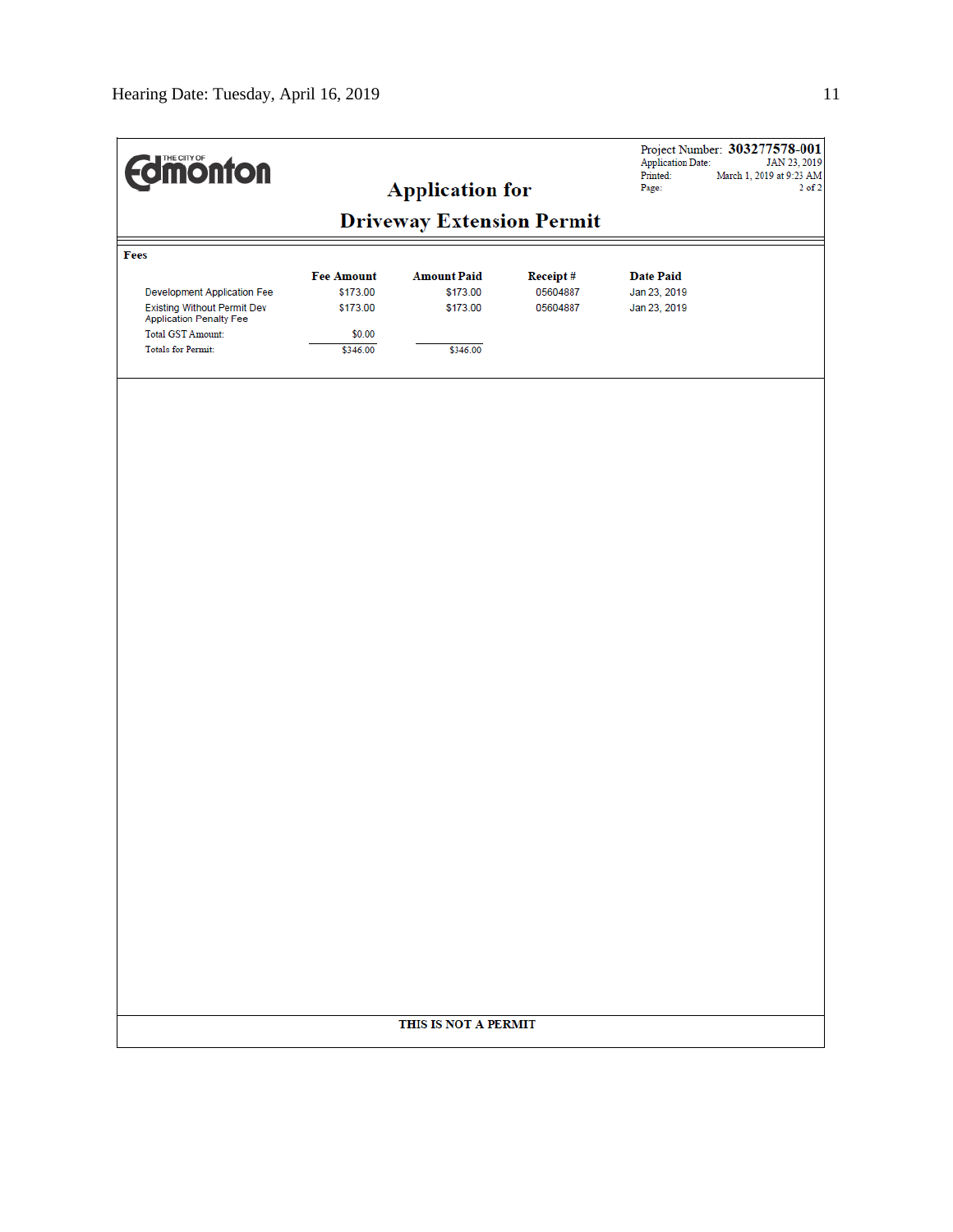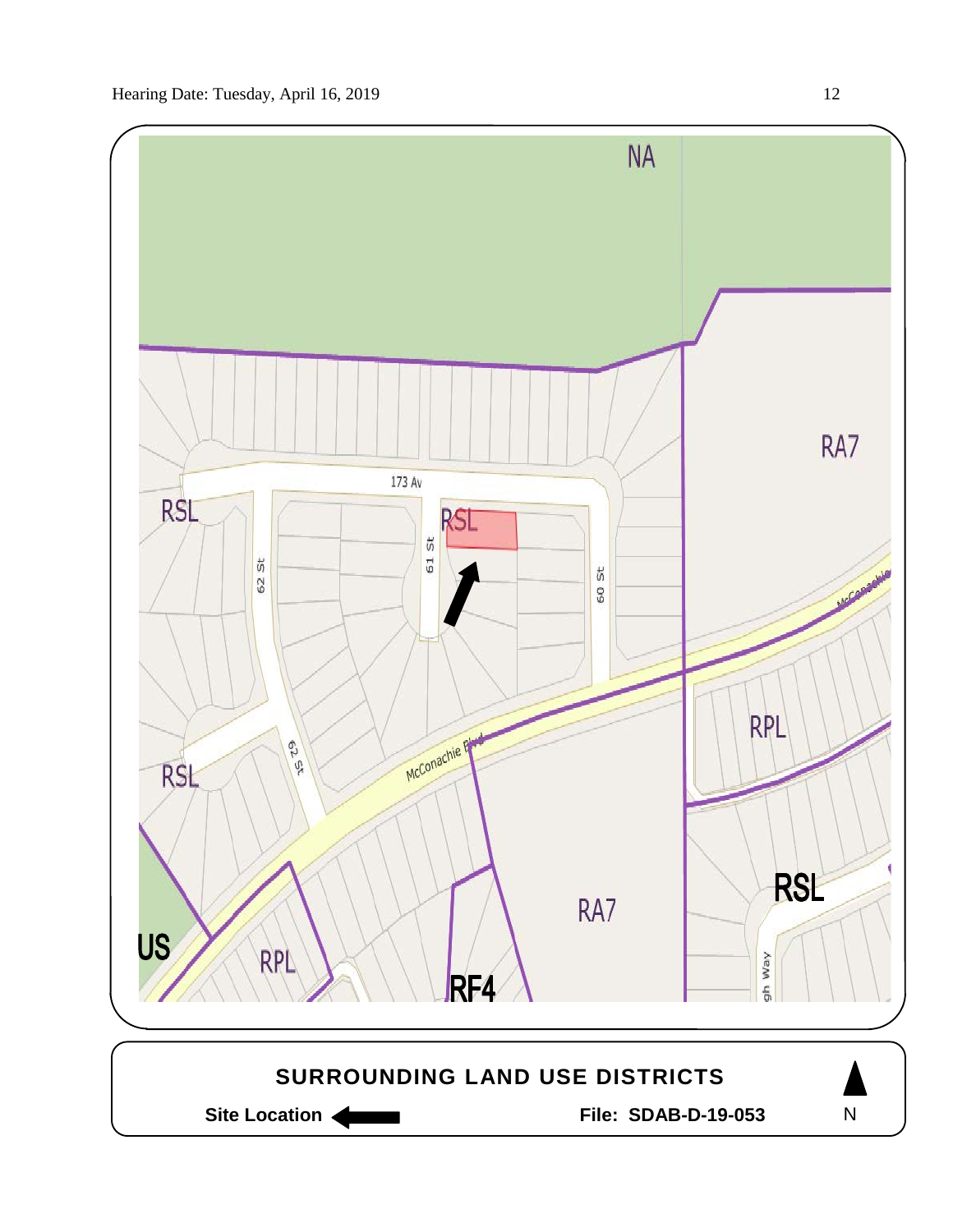#### ITEM II: 10:30 A.M. FILE: SDAB-D-19-054

#### AN APPEAL FROM THE DECISION OF THE DEVELOPMENT OFFICER

APPELLANT:

APPLICATION NO.: 296346702-001

APPLICATION TO: Construct a Single Detached House with a front attached Garage, Front Unenclosed Porch, fireplace and Basement development (NOT to be used as an additional Dwelling)

DECISION OF THE DEVELOPMENT AUTHORITY: Refused

DECISION DATE: March 13, 2019

DATE OF APPEAL: March 26, 2019

MUNICIPAL DESCRIPTION OF SUBJECT PROPERTY: 10609 - 60 Avenue NW

STATUTORY PLAN: N/A

LEGAL DESCRIPTION: Plan 239HW Blk 7 Lot 3, Plan 1823270 Blk 7 Lot 3A

ZONE: (RF1) Single Detached Residential Zone

OVERLAY: Mature Neighbourhood Overlay

#### *Grounds for Appeal*

The Appellant provided the following reasons for appealing the decision of the Development Authority:

We wish to request a hearing for an appeal to be granted a variance for the development permit for 10609 - 60 Avenue NW (Plan 239HW Blk 7 Lot 3). Our development permit was refused by Development Authority Ms. Echo Lai with the City of Edmonton for the following reason:

• Driveway:

The driveway is located off of 60 Avenue NW (front) instead of the Lane (Section 814.3.17).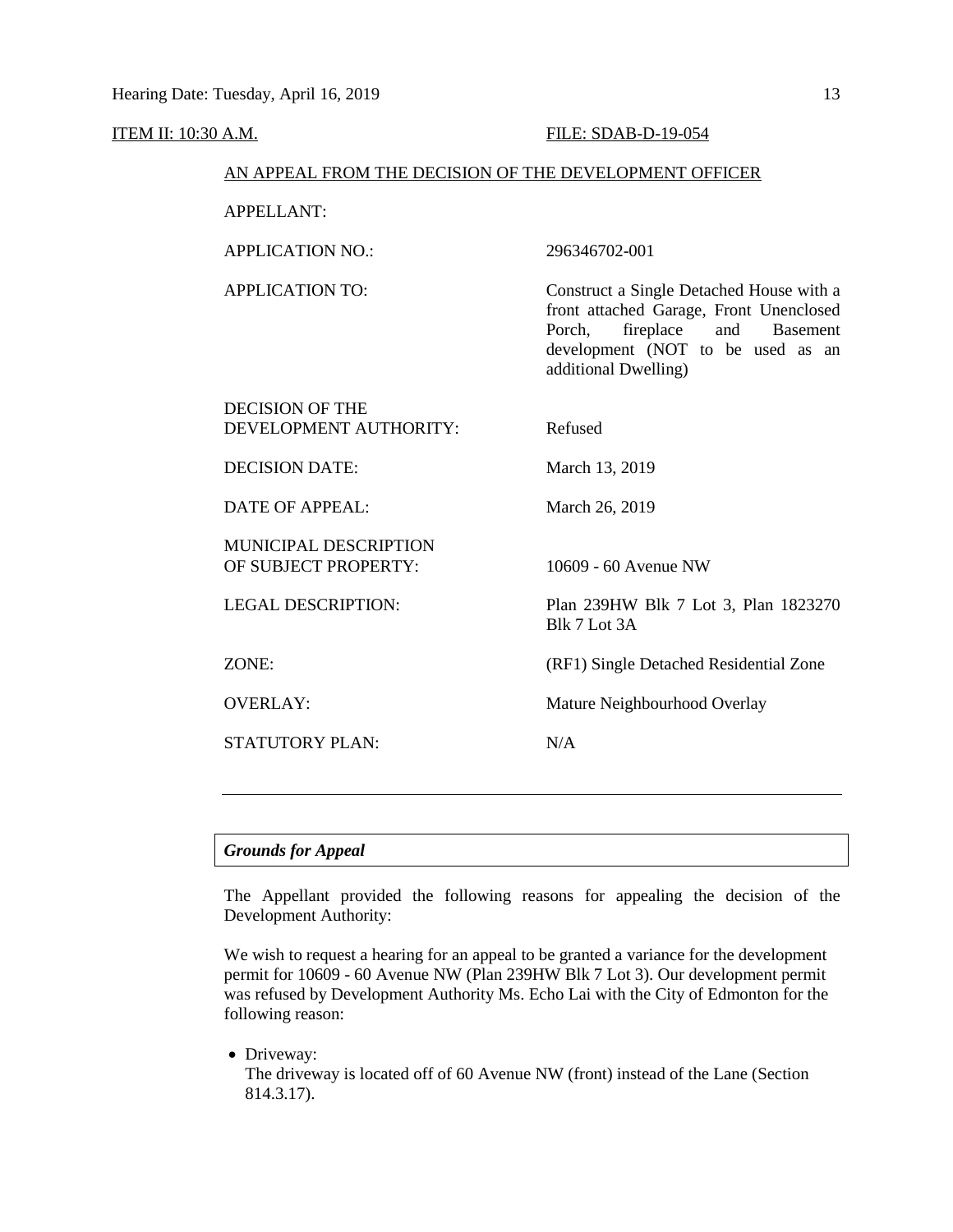The basis for our appeal is fourfold, as outlined in the sections below.

#### Comparable Properties in Neighbourhood

There are multiple houses with shared back lane access to the subject property in the immediate vicinity of the subject property that have either a front attached garage or a front approach driveway. See Drawing A for a map identifying these properties and Drawing B for photos (attached).

Also of note, the previous house on this lot had a front approach driveway and attached carport.

Listed are a sampling of ten houses with front attached garages and shared back lane access to the subject property, many of which are recently built homes. It seems apparent from these houses that a precedent exists in the neighborhood for homes with both front attached and rear detached garages, per builder preference.

- 1. 10613 60 Avenue NW *Front attached garage*
- 2. 10615 60 Avenue NW *Front approach driveway*
- 3. 5815 107 Street NW Front attached garage
- 4. 5807 107 Street NW Front attached garage
- 5. 5607 107 Street NW Front attached garage
- 6. 5603 107 Street NW Front attached garage
- 7. 5507 107 Street NW Front attached garage
- 8. 5503 107 Street NW Front attached garage 9. 5415 - 107 Street NW – Front attached garage
- 10. 5409 107 Street NW Front attached garage
- 

# Transportation Approval

In a Memorandum from Development and Zoning Services dated February 28, 2019, Karen Haromy, Senior Transportation Technician in Subdivision Planning, stated that their Section does not have any technical concerns with the Proposed Curb Crossing Permit. If the development permit and/or appeal is approved, the front driveway can be built with certain conditions, as outlined in the attached document, Appendix A.

We are happy to comply with all conditions as outlined.

### Mature Elm Tree

The subject property has a mature elm tree on the lot in the rear. The approximate age of the tree is 135 years, based on stem circumference entered into the online Tree Age Calculator tool (www.tree-guide.com/tree-agecalculator). See Drawing C for photos of the tree (attached). The tree in the rear would need to be cut down to build an unattached rear garage. However, the tree can remain intact with a front approach driveway and front attached garage.

Although this tree is on private property, it is our wish to follow the spirit of the guidelines for the preservation of City trees: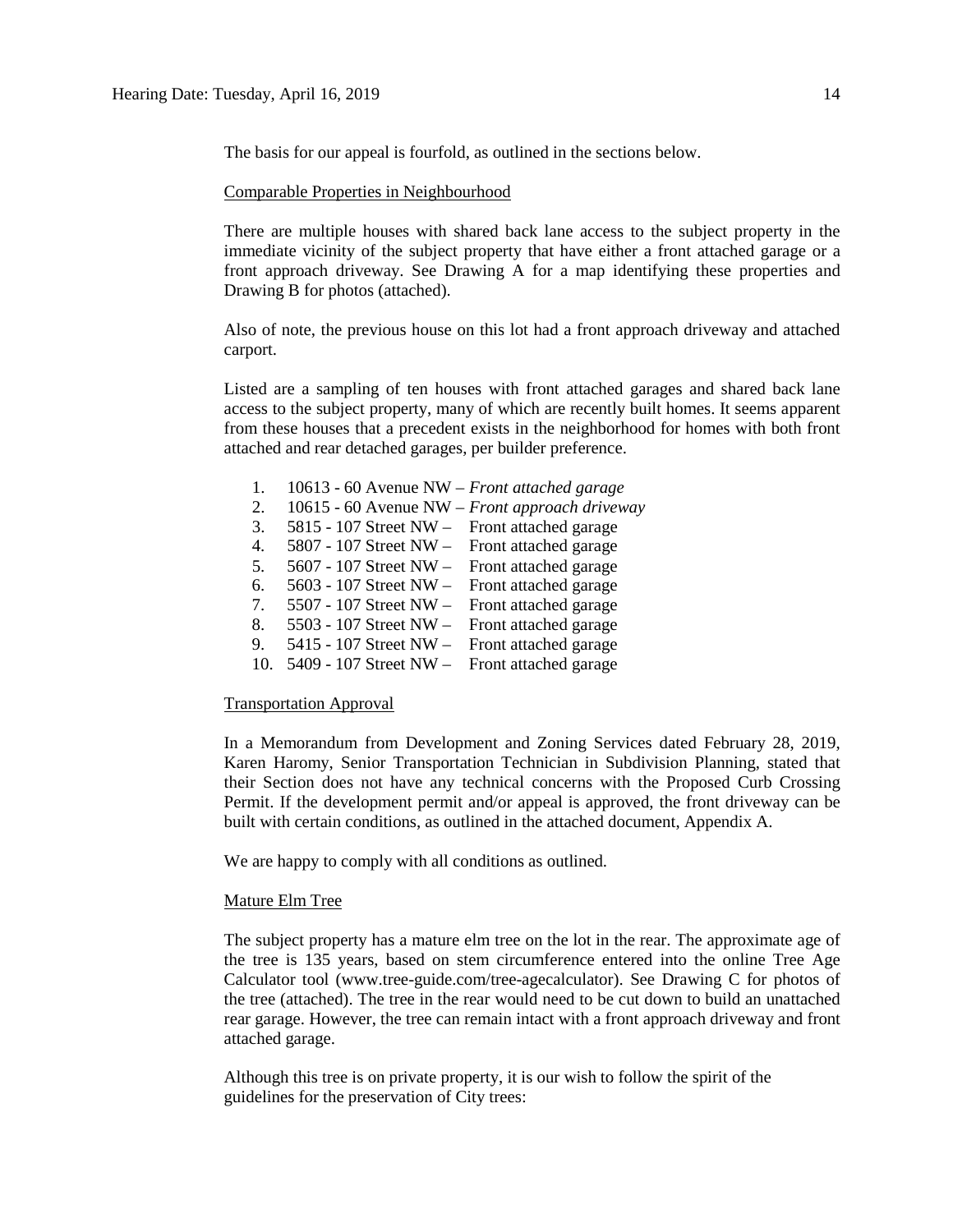[https://www.edmonton.ca/residential\\_neighbourhoods/gardens\\_lawns\\_trees/trees](https://www.edmonton.ca/residential_neighbourhoods/gardens_lawns_trees/trees-construction.aspx)[construction.aspx](https://www.edmonton.ca/residential_neighbourhoods/gardens_lawns_trees/trees-construction.aspx)

#### Accessibility for Elderly Residents

Age-related accessibility is an issue of concern for me and my wife. We are approaching 70 years in age and worry about slip-related falls walking and carrying items between a rear unattached garage and the back entrance of the house. We will feel safer entering the house through a dry, heated attached garage.

Thank you for your consideration in this matter. Our son Jorey Klein will represent us at the hearing as we are currently out of the country. However, we are happy to answer any further questions you may have via phone or e-mail.

## *General Matters*

## **Appeal Information:**

The *Municipal Government Act*, RSA 2000, c M-26 states the following:

#### **Grounds for Appeal**

**685(1)** If a development authority

- (a) fails or refuses to issue a development permit to a person,
- (b) issues a development permit subject to conditions, or
- (c) issues an order under section 645,

the person applying for the permit or affected by the order under section 645 may appeal to the subdivision and development appeal board.

#### **Appeals**

**686(1)** A development appeal to a subdivision and development appeal board is commenced by filing a notice of the appeal, containing reasons, with the board,

- (a) in the case of an appeal made by a person referred to in section 685(1)
	- (i) with respect to an application for a development permit,
		- (A) within 21 days after the date on which the written decision is given under section 642, […]

### **Hearing and Decision**

…

**687(3)** In determining an appeal, the subdivision and development appeal board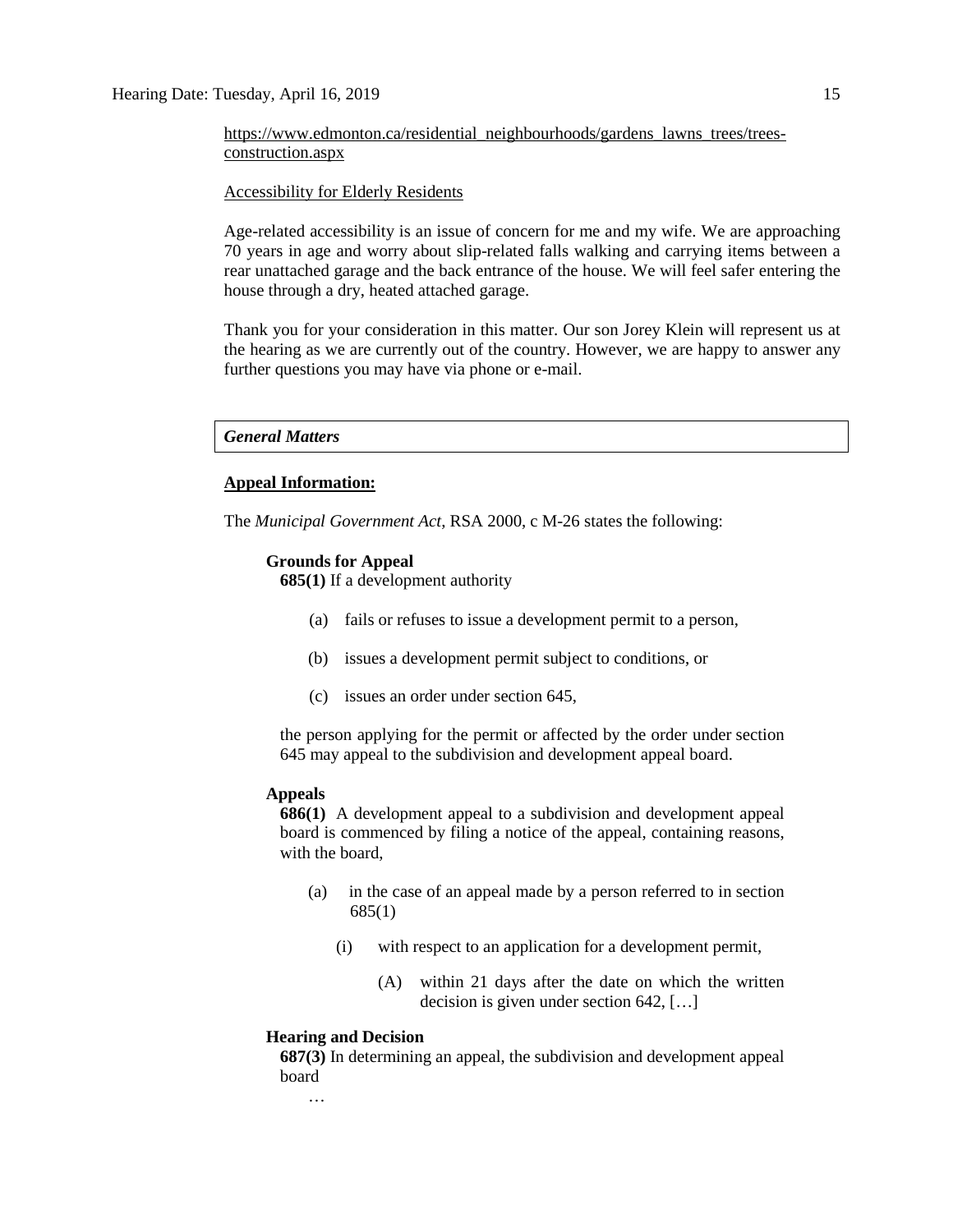- (a.1) must comply with the land use policies;
- (a.2) subject to section 638, must comply with any applicable statutory plans;
- (a.3) subject to clauses (a.4) and (d), must comply with any land use bylaw in effect;
- (a.4) must comply with the applicable requirements of the regulations under the Gaming, Liquor and Cannabis Act respecting the location of premises described in a cannabis licence and distances between those premises and other premises;
	- …
	- (c) may confirm, revoke or vary the order, decision or development permit or any condition attached to any of them or make or substitute an order, decision or permit of its own;
	- (d) may make an order or decision or issue or confirm the issue of a development permit even though the proposed development does not comply with the land use bylaw if, in its opinion,
		- (i) the proposed development would not
			- (A) unduly interfere with the amenities of the neighbourhood, or
			- (B) materially interfere with or affect the use, enjoyment or value of neighbouring parcels of land,
		- and
		- (ii) the proposed development conforms with the use prescribed for that land or building in the land use bylaw.

#### **General Provisions from the** *Edmonton Zoning Bylaw:*

# Under section 110.2(7), **Single Detached Housing** is a **Permitted Use** in the **(RF1) Single Detached Residential Zone.**

Under aection 7.2(8), **Single Detached Housing** means "development consisting of a building containing one principal Dwelling which is separate from any other principal Dwelling or building. This Use includes Mobile Homes which conform to [Section 78](https://webdocs.edmonton.ca/InfraPlan/zoningbylaw/ZoningBylaw/Part1/Special_Land/78__Mobile_Homes.htm) of this Bylaw."

Section 110.1 states that the **General Purpose** of **(RF1) Single Detached Residential Zone** is "to provide for Single Detached Housing while allowing other forms of small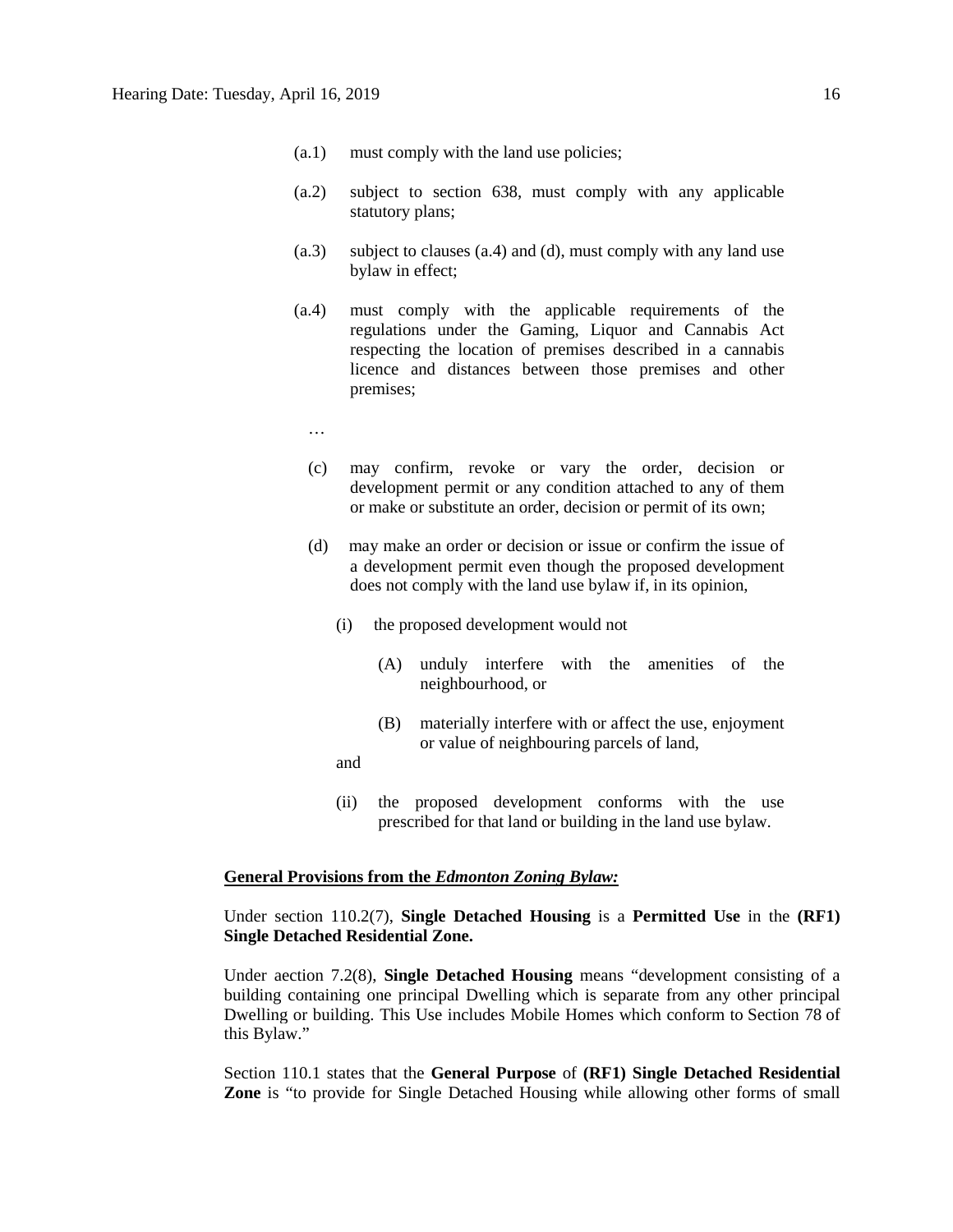scale housing in the form of Secondary Suites, Garden Suites, Semi-detached Housing and Duplex Housing."

Section 814.1 states that the **General Purpose** of the **Mature Neighbourhood Overlay**  is:

to regulate residential development in Edmonton's mature residential neighbourhoods, while responding to the context of surrounding development, maintaining the pedestrian-oriented design of the streetscape, and to provide an opportunity for consultation by gathering input from affected parties on the impact of a proposed variance to the Overlay regulations.

#### *Driveway Access*

Section 814.3(17) states "where the Site Abuts a Lane, vehicular access shall be from the Lane and no existing vehicular access from a public roadway other than a Lane shall be permitted to continue."

# **Development Officer's Determination**

**Driveway - The driveway is located off of 60 Avenue NW (front) instead of the Lane (Section 814.3.17).** [unedited]

#### *Community Consultation*

Section 814.5(1) states the following with respect to Proposed Variances:

When the Development Officer receives a Development Permit Application for a new principal building, or a new Garden Suite that does not comply with any regulation contained within this Overlay, or receives a Development Permit for alterations to an existing structure that require a variance to Section 814.3(1), 814.3(3), 814.3(5) and 814.3(9) of this Overlay:

- a. the Development Officer shall send notice, to the recipient parties specified in Table 814.5(2), to outline any requested variances to the Overlay and solicit comments directly related to the proposed variance;
- b. the Development Officer shall not render a decision on the Development Permit application until 21 days after notice has been sent, unless the Development Officer receives feedback from the specified affected parties in accordance with Table 814.5(2); and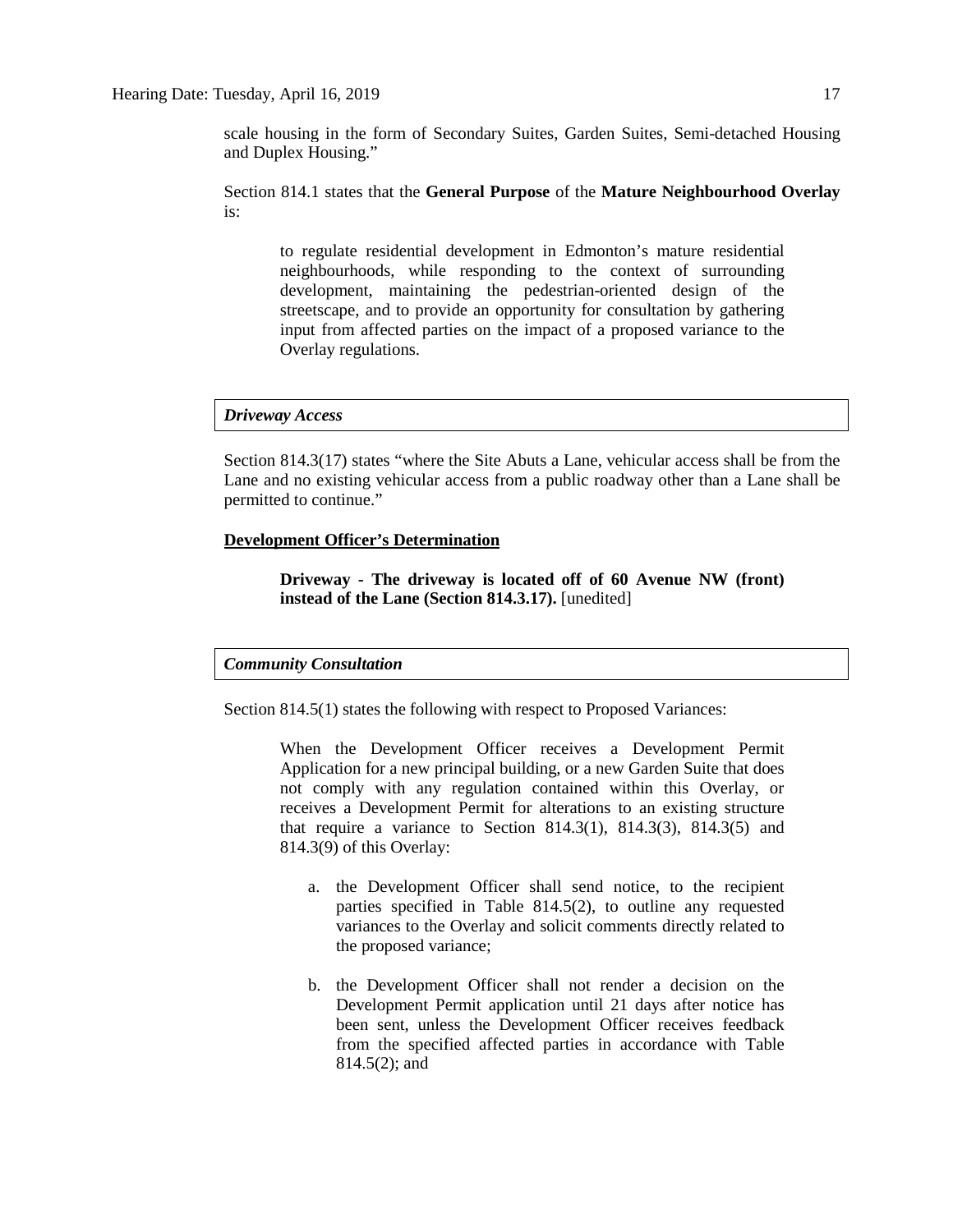c. the Development Officer shall consider any comments directly related to the proposed variance when determining whether to approve the Development Permit Application in accordance with Sections 11.2 and 11.3.

Section 814.5(2) states:

| Tier#  | <b>Recipient Parties</b>                                | <b>Affected Parties</b> | <b>Regulation of this Overlay</b> |  |
|--------|---------------------------------------------------------|-------------------------|-----------------------------------|--|
|        |                                                         |                         | to be Varied                      |  |
| Tier 1 | The municipal address The assessed owners               |                         | $814.3(17) -$<br>Driveway         |  |
|        | and assessed owners of of the land wholly or            |                         | Access                            |  |
|        | the land wholly or                                      | partially<br>located    |                                   |  |
|        | partially located within a $\vert$ within a distance of |                         |                                   |  |
|        | distance of 60.0 m of the $\vert$ 60.0 m of the Site of |                         |                                   |  |
|        | Site of the proposed                                    | the<br>proposed         |                                   |  |
|        | development and the                                     | development and the     |                                   |  |
|        | President of                                            | each President of each  |                                   |  |
|        | <b>Community League</b>                                 | <b>Community League</b> |                                   |  |

# Notice to Applicant/Appellant

Provincial legislation requires that the Subdivision and Development Appeal Board issue its official decision in writing within fifteen days of the conclusion of the hearing.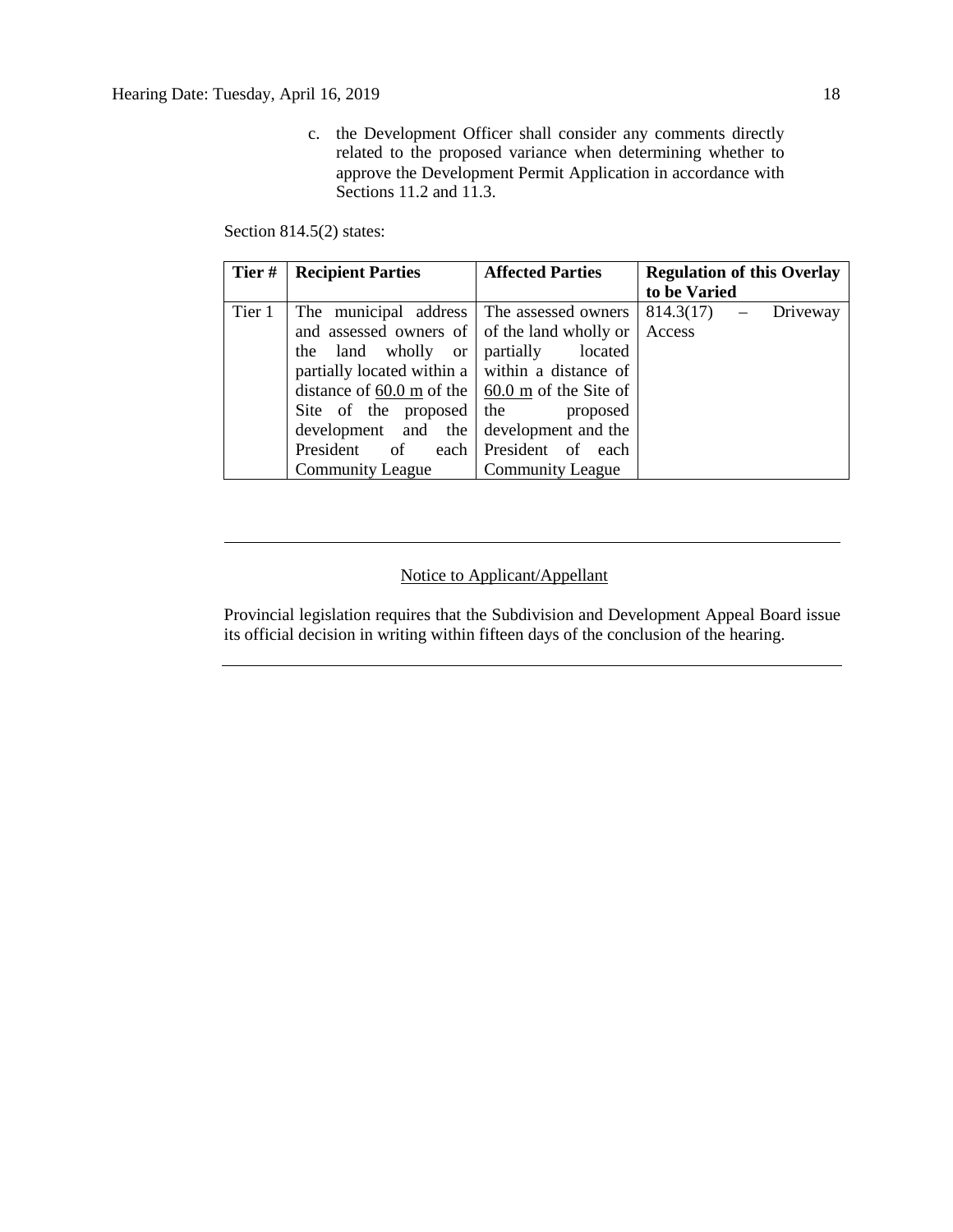| <b>dimonton</b>                                                                                                                     |                      | <b>Application for</b> |                                               | Project Number: 296346702-001<br><b>Application Date:</b><br>OCT 29, 2018<br>Printed:<br>March 26, 2019 at 8:58 AM<br>Page:<br>1 of 1 |  |  |
|-------------------------------------------------------------------------------------------------------------------------------------|----------------------|------------------------|-----------------------------------------------|---------------------------------------------------------------------------------------------------------------------------------------|--|--|
|                                                                                                                                     |                      |                        | <b>Minor Development Permit</b>               |                                                                                                                                       |  |  |
| This document is a Development Permit Decision for the development application described below.                                     |                      |                        |                                               |                                                                                                                                       |  |  |
| Applicant                                                                                                                           |                      |                        | Property Address(es) and Legal Description(s) |                                                                                                                                       |  |  |
|                                                                                                                                     |                      |                        | 10609 - 60 AVENUE NW                          |                                                                                                                                       |  |  |
|                                                                                                                                     |                      |                        | Plan 239HW Blk 7 Lot 3                        |                                                                                                                                       |  |  |
|                                                                                                                                     |                      |                        | 10609 - 60 AVENUE NW                          |                                                                                                                                       |  |  |
|                                                                                                                                     |                      |                        | Plan 1823270 Blk 7 Lot 3A                     |                                                                                                                                       |  |  |
| <b>Scope of Application</b>                                                                                                         |                      |                        |                                               |                                                                                                                                       |  |  |
| (NOT to be used as an additional Dwelling).                                                                                         |                      |                        |                                               | To construct a Single Detached House with a front attached Garage, Front Unenclosed Porch, fireplace and Basement development         |  |  |
| <b>Permit Details</b>                                                                                                               |                      |                        |                                               |                                                                                                                                       |  |  |
| # of Dwelling Units Add/Remove: 1                                                                                                   |                      |                        | # of Primary Dwelling Units To Construct:     |                                                                                                                                       |  |  |
| # of Secondary Suite Dwelling Units To Construct:                                                                                   |                      |                        | Class of Permit: Class B                      |                                                                                                                                       |  |  |
| Client File Reference Number:                                                                                                       |                      |                        | Lot Grading Needed?: Y                        |                                                                                                                                       |  |  |
| Minor Dev. Application Fee: Single Detached House                                                                                   |                      |                        | New Sewer Service Required: N                 |                                                                                                                                       |  |  |
| Secondary Suite Included ?: N                                                                                                       |                      |                        |                                               | Stat. Plan Overlay/Annex Area: Mature Neighbourhood<br>Overlay                                                                        |  |  |
| I/We certify that the above noted details are correct.                                                                              |                      |                        |                                               |                                                                                                                                       |  |  |
| Applicant signature:                                                                                                                |                      |                        |                                               |                                                                                                                                       |  |  |
| <b>Development Application Decision</b><br>Refused                                                                                  |                      |                        |                                               |                                                                                                                                       |  |  |
| Issue Date: Mar 13, 2019 Development Authority: LAI, ECHO                                                                           |                      |                        |                                               |                                                                                                                                       |  |  |
| <b>Reason for Refusal</b><br>Driveway - The driveway is located off of 60 Avenue NW (front) instead of the Lane (Section 814.3.17). |                      |                        |                                               |                                                                                                                                       |  |  |
| <b>Rights of Appeal</b><br>through 689 of the Municipal Government Act.                                                             |                      |                        |                                               | The Applicant has the right of appeal within 21 days after the date on which the decision is made, as outlined in Section 683         |  |  |
| Fees                                                                                                                                |                      |                        |                                               |                                                                                                                                       |  |  |
|                                                                                                                                     | <b>Fee Amount</b>    | <b>Amount Paid</b>     | Receipt#                                      | <b>Date Paid</b>                                                                                                                      |  |  |
| Lot Grading Fee<br>Development Permit Inspection Fee                                                                                | \$143.00<br>\$204.00 | \$143.00<br>\$204.00   | 781908061197001<br>781908061197001            | Nov 27, 2018<br>Nov 27, 2018                                                                                                          |  |  |
| Dev. Application Fee                                                                                                                | \$485.00             | \$485.00               | 781908061197001                               | Nov 27, 2018                                                                                                                          |  |  |
| <b>Total GST Amount:</b>                                                                                                            | \$0.00               |                        |                                               |                                                                                                                                       |  |  |
| <b>Totals for Permit:</b>                                                                                                           | \$832.00             | \$832.00               |                                               |                                                                                                                                       |  |  |
|                                                                                                                                     |                      |                        |                                               |                                                                                                                                       |  |  |
|                                                                                                                                     |                      | THIS IS NOT A PERMIT   |                                               |                                                                                                                                       |  |  |